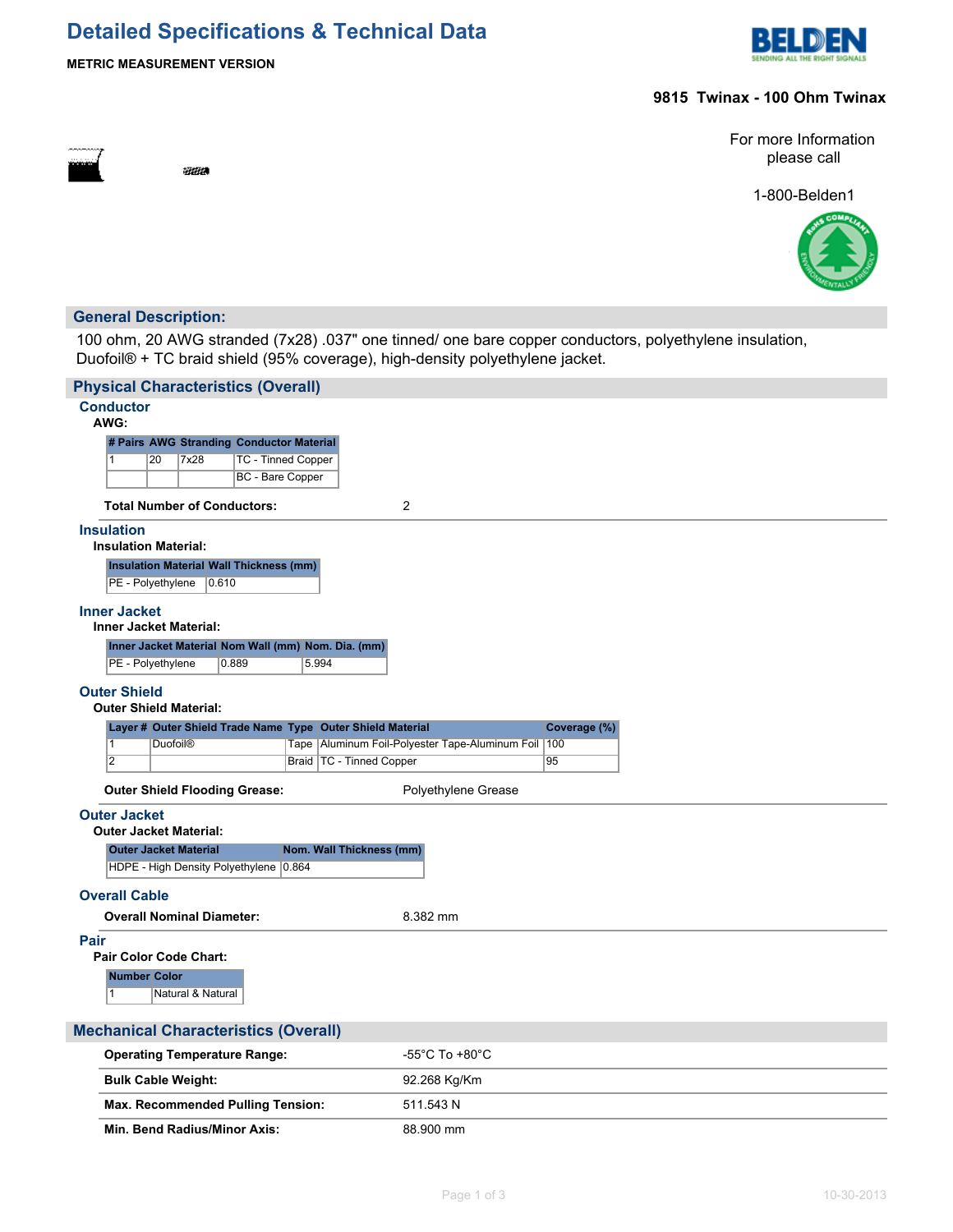**METRIC MEASUREMENT VERSION**



# **9815 Twinax - 100 Ohm Twinax**

| <b>Applicable Specifications and Agency Compliance (Overall)</b> |            |
|------------------------------------------------------------------|------------|
| <b>Applicable Standards &amp; Environmental Programs</b>         |            |
| EU Directive 2011/65/EU (ROHS II):                               | Yes        |
| <b>EU CE Mark:</b>                                               | Yes        |
| EU Directive 2000/53/EC (ELV):                                   | Yes        |
| EU Directive 2002/95/EC (RoHS):                                  | Yes        |
| EU RoHS Compliance Date (mm/dd/yyyy):                            | 01/01/2004 |
| EU Directive 2002/96/EC (WEEE):                                  | Yes        |
| EU Directive 2003/11/EC (BFR):                                   | Yes        |
| CA Prop 65 (CJ for Wire & Cable):                                | Yes        |
| MII Order #39 (China RoHS):                                      | Yes        |
| <b>Suitability</b>                                               |            |
| <b>Suitability - Burial:</b>                                     | Yes        |
| <b>Plenum/Non-Plenum</b>                                         |            |
| Plenum (Y/N):                                                    | No         |
| <b>Eloctrical Charactoristics (Ovorall)</b>                      |            |

#### **Electrical Characteristics (Overall)**

**Nom. Characteristic Impedance: Impedance (Ohm)** 100

**Nom. Inductance:**

**Inductance (µH/m)** 0.508555

**Nom. Capacitance Conductor to Conductor:**

**Capacitance (pF/m)**

47.5745

**Nom. Capacitance Cond. to Other Conductor & Shield:**

**Capacitance (pF/m)** 75.463

**Nominal Velocity of Propagation:**

**VP (%)** 66

**Nominal Delay:**

**Delay (ns/m)**

5.05274

**Nom. Conductor DC Resistance:**

**DCR @ 20°C (Ohm/km)**

31.1695

**Nominal Outer Shield DC Resistance:**

**DCR @ 20°C (Ohm/km)**

6.562

### **Nom. Attenuation:**

**Freq. (MHz) Attenuation (dB/100m)**

| 1   | 1.3124  |
|-----|---------|
| 10  | 3.6091  |
| 50  | 8 2025  |
| 100 | 13.4521 |
| 200 | 20.9984 |
| 400 | 33.4662 |